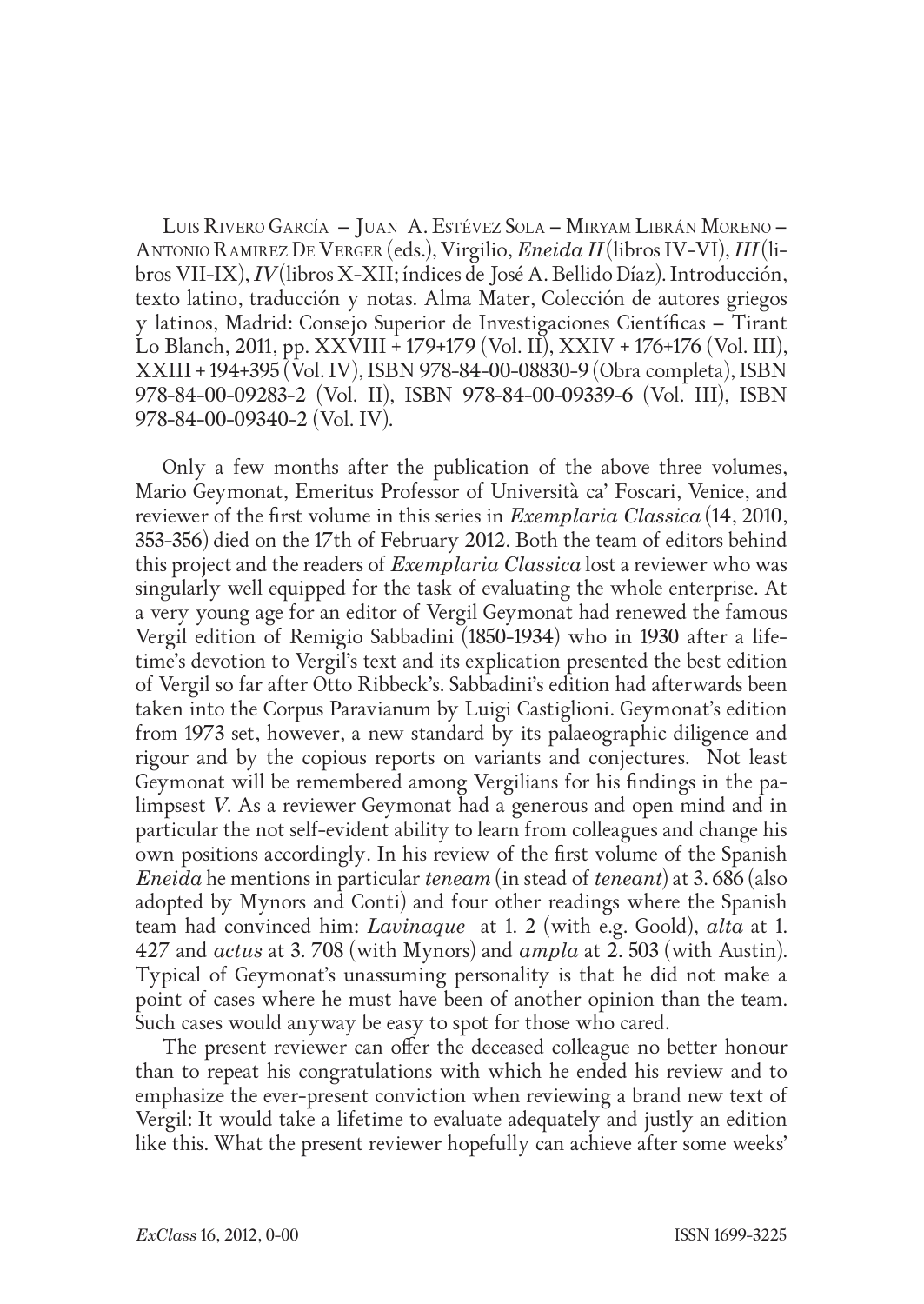company with the edition is only to scrape at the surface and put forward a few ideas that are not so much criticism of the present project as suggestions which future editors may or may not choose to take into account.

First of all a few words should be said about all four volumes taken as a whole: Already by their exterior the volumes are conspicuous by their quality: in binding, typography and paper. One fourth, three *libri* at a time, are united in each volume with the original text 'in fronte' as the Italians say and with the critical apparatus at the bottom. A Spanish translation accompanies the text on the opposite page and below there is a commentary keyed to the translation. At times we find a good quantitative correspondence between the left hand side and the right hand side, but often – and necessarily as a consequence of this kind of disposition – there will be more or less blank space on the left hand side due to the surplus created by the commentary. The indices (on which see some comments below) are put in pages of three columns in the last volume (200 pages altogether).

A distinctive and unusual feature not commented on by Geymonat in his review is the collective team of editors behind the project. The team consists of four in principle equal participants. As can be expected there has been from the start a division of tasks between them: Antonio Ramírez de Verger established a text and an apparatus to build on and proceed from, Luis Rivero García did most of the translation (I-IV and VII-XII), Miryam Librán Moreno prepared the running commentary and Juan Estévez Sola, who took part in the translation of Book VI, was responsible for manuscript research, scrutiny of editions and indirect testimonies. The introduction to the edition reflects these apportionments. The team has met regularly to discussions and decisions. In short we get the impression that a sort of intense and extensive seminar has preceded the publication. But as we know nothing about the kind of discussions and about possible tensions and disagreements we have to look to the finished product only.

We have not only to do with four volumes and four co-editors, but also with four parts that invite individual evaluation and separate comments: 1) An 'Introducción' in vol. I that could well have been a separate monograph is, as it seems, excellently fit for students of Vergil at the university level. I at least know no quite comparable book containing so much concise and upto-date information about the poet and his poems. 2) Then there is a highly competent edition of Vergil's text with critical apparatus and 3) a translation and 4) a running commentary (with indices). It is therefore to be hoped that the edition could exercise a much wider influence in the future than may now be the case if a publisher in the Anglo-Saxon market could have at least the essential parts of it (Introduction, Commentary, Indices) translated into English. This would be a boon to Vergil scholars across the world and help to bring them closer together. As it is, the text with its apparatus should be recognised as deserving an obvious place on the shelves in classical reading rooms and university libraries everywhere.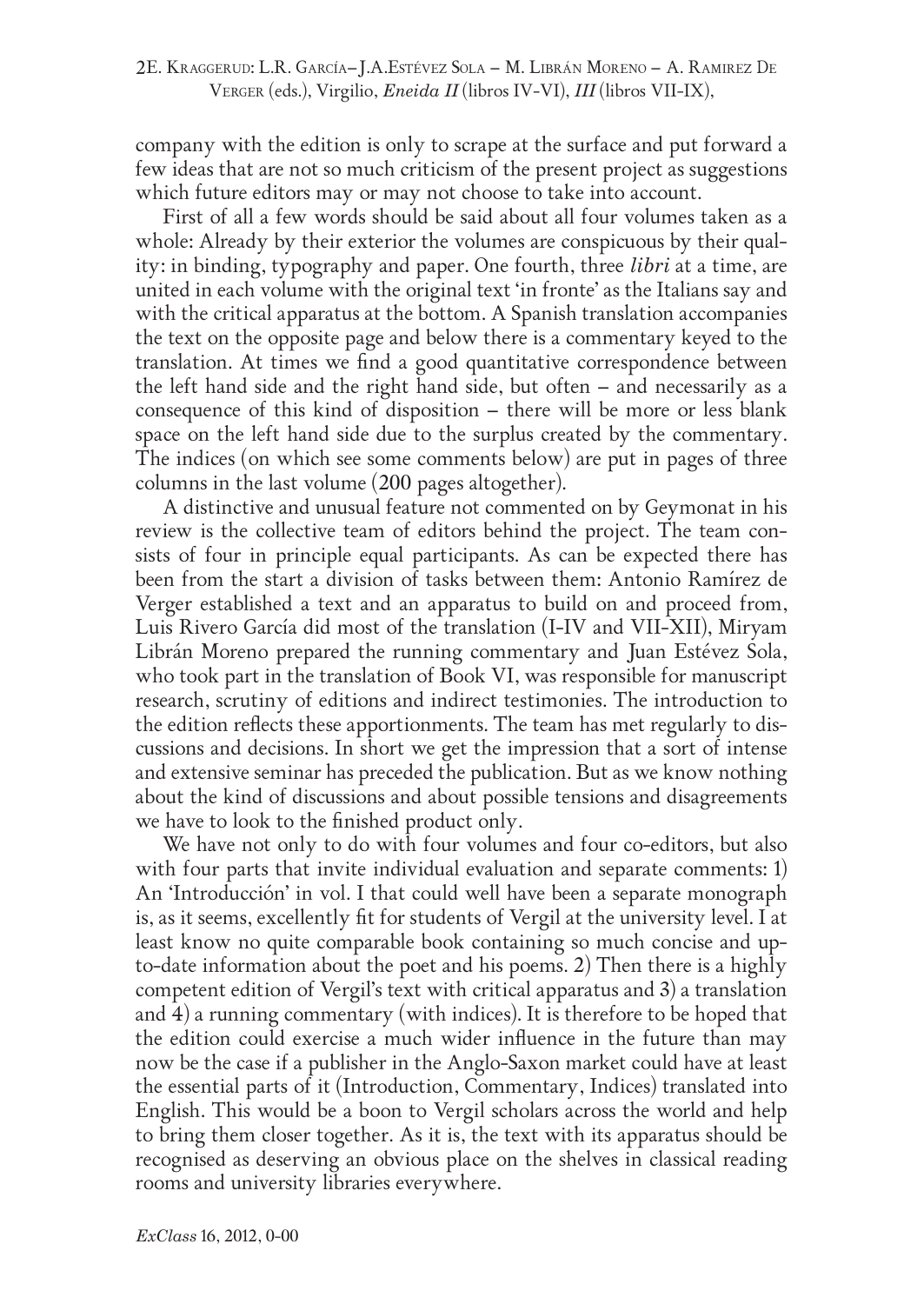*Apparatus criticus*: I begin with that part of the project which I deem to be the most original and valuable contribution to Vergilian studies in the whole project. The way to present the critical apparatus as part of an ancient text has been extremely long in the making, as we all know, and still improvements can be made to the concept. In this edition the *apparatus criticus* differs considerably from those in the other Vergil editions at hand: as to size it is between that of Geymonat (1973) and that of Conte (2009). To mention only a random sample: The apparatus of Conte to 4. 1 -100 counts 28 lines, that of Geymonat 117, whereas the Spanish team has 74. The apparatus of Geymonat was one intended more for textual critics and editors than for the average user who would have little or no interest in manuscript details, Conte, on the other hand, seeks often, but with variable success, to formulate concise and decisive arguments for his textual choices. In both respects our team steers successfully a middle course; at most a 'sed cf.' or a 'lege' with references signals their opinion. The real novelty of the apparatus is, however, to be found in the copious reports about the choices made by previous editors and critics. This alone ensures this edition a place in the forefront among to-day's editions. The mustering of previous editions is very impressive reaching from the 1514 Aldina edition of Naugerius (Andreas Navagero: cf. G. Mambelli, *Gli annali delle edizioni Virgiliane* no. 124) to Conte 2009 (an edition that appeared after the publication of vol. I). Particularly useful is the registration of De la Cerda' s readings (1612). Future Vergilians will of course have better access to rare editions via the internet, but our edition will anyway save them from time-consuming search. Not always is a mention deserved so one could at times wish a more differentiated selection of editions, perhaps with the discrete use of an asterisk where an editor audaciously has departed from unanimous forerunners. In other respects as well I have noted a painstaking registration of conjectural activity, e.g. of Cunningham's, Peerlkamp's and Bährens' considerable output. Not often does the team insert a 'fortasse recte' in their apparatus. Some seeding of conjectures is in my opinion to be recommended for future editors, not least when the documentation threatens to obfuscate the more valuable contributions. If say only a tenth of Peerlkamp's conjectures (most often in the form *Peerlkamp in notis*) deserves more serious consideration a good solution would be to curb the superabundance of conjectures and establish an *appendix critica* as relief to an overburdened *apparatus criticus* (see my recommendation in *SO* 80, 2005, 41 ff.).

An excellent improvement on the traditional form of the app. crit. is no doubt the team's use of a bold bullet (•) between the items, markings that easily catch our eye. (These bullets are not necessary, however, before the well displayed line numbers in bold.)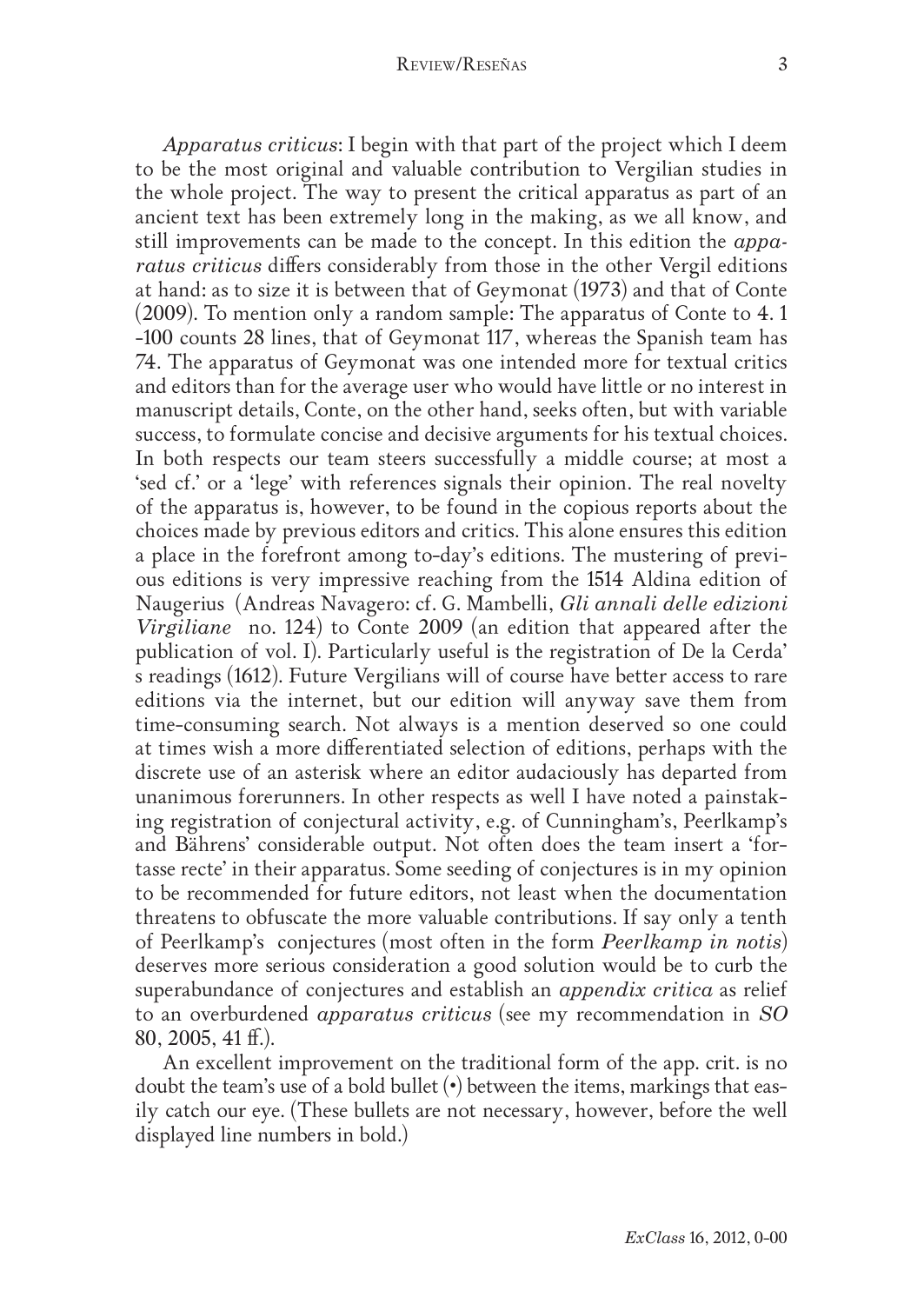4E. Kraggerud: L.R. García–J.A.Estévez Sola – M. Librán Moreno – A. Ramirez De Verger (eds.), Virgilio, *Eneida II* (libros IV-VI), *III* (libros VII-IX),

*Constitutio textus*: As to the text itself, a prime concern of a reviewer will be to compare it with its rivals in the market. My reference will accordingly above all be Gian Biagio Conte's Teubner edition which was too close in time for the present project to influence it more than superficially it seems. 'Competitors' among serious readers of Vergil are also the editions of Geymonat (1 1973, 2 2008), Fairclough – Goold (1999 – 2000), Perret (1977- 1980) and Mynors (1969) in addition to a number of commentaries by various scholars.

First of all: the text is free from misprints, at least as far as I have been able to discern. I have only noted the trifle that *Rex* at 7. 45 should have been written with small *r* according to the editorial principles. The team has understandably adjusted the orthography of *Nesaie* at 5. 826 to reflect that of Homer, but a note on the orthography of the manuscripts is missing. And the same line 5. 826 is not repeated from *G*. 4. 338, but interpolated in the Georgics from the Aeneid.

The text is structured with more frequent sectionizing than is found in Conte's edition. In accordance with the useful and well organized synopsis introducing each book, the main sections of the text are easy to see set off as they are by the use of a blank line.

The good choices of editors among variants and their recourse to conjecture if needed are of course essential qualities whenever a new edition is being evaluated. As the reviewer has had only a limited time to ponder upon these choices I will refrain from being too definitive on individual issues. That is not to say, however, that the team's text has left me indifferent in the matter.

I have observed a good many choices with which I wholly sympathize and where the team's reading should have priority over Conte's. I think that *conubii* is excellent at 4. 168 (which none of my reference texts have, but which is found in *V* and in Naugerius and De la Cerda!). I also believe with the team that *praecipites vigilate* belong together at 4. 573; and *ambiguumve* at 5. 326 seems obvious to me. Likewise *odoratum lauris* should not be doubted at 6. 658; *haud* at 9. 283 would be my choice as well; and an exclamation mark of approval is well deserved in the margin of *repertam* at 4. 692; *hunc iuxta* at 7. 649 is also a eureka; *insidiis* at 10. 754 (in stead of *insignis*) is now ably defended also by De Paolis in *Paideia* 66, 2011, 565f.

As a matter of course I am in doubt in many cases and find that some choices should have a second thought: the choice of *primum* (in stead of *primus*) at 6. 819, *poenigenam* (in stead of *Phoebigenam*) at 7. 773, *in medio* (instead of Markland's brilliant conjecture *it medio*) at 8. 588, *ille* (in stead of *illa* with *R*) at 9. 481; *funera* (in stead of Bembo's *funere*) at 9. 486.

It is not only the Devil who is in the details, but also the good editor of texts. In that respect much praise should be accorded to our team. *Orthography* may seem a minor issue in a new edition; it falls too easily into the indifferent bag of *quisquiliae*. Nonetheless I want to praise the team for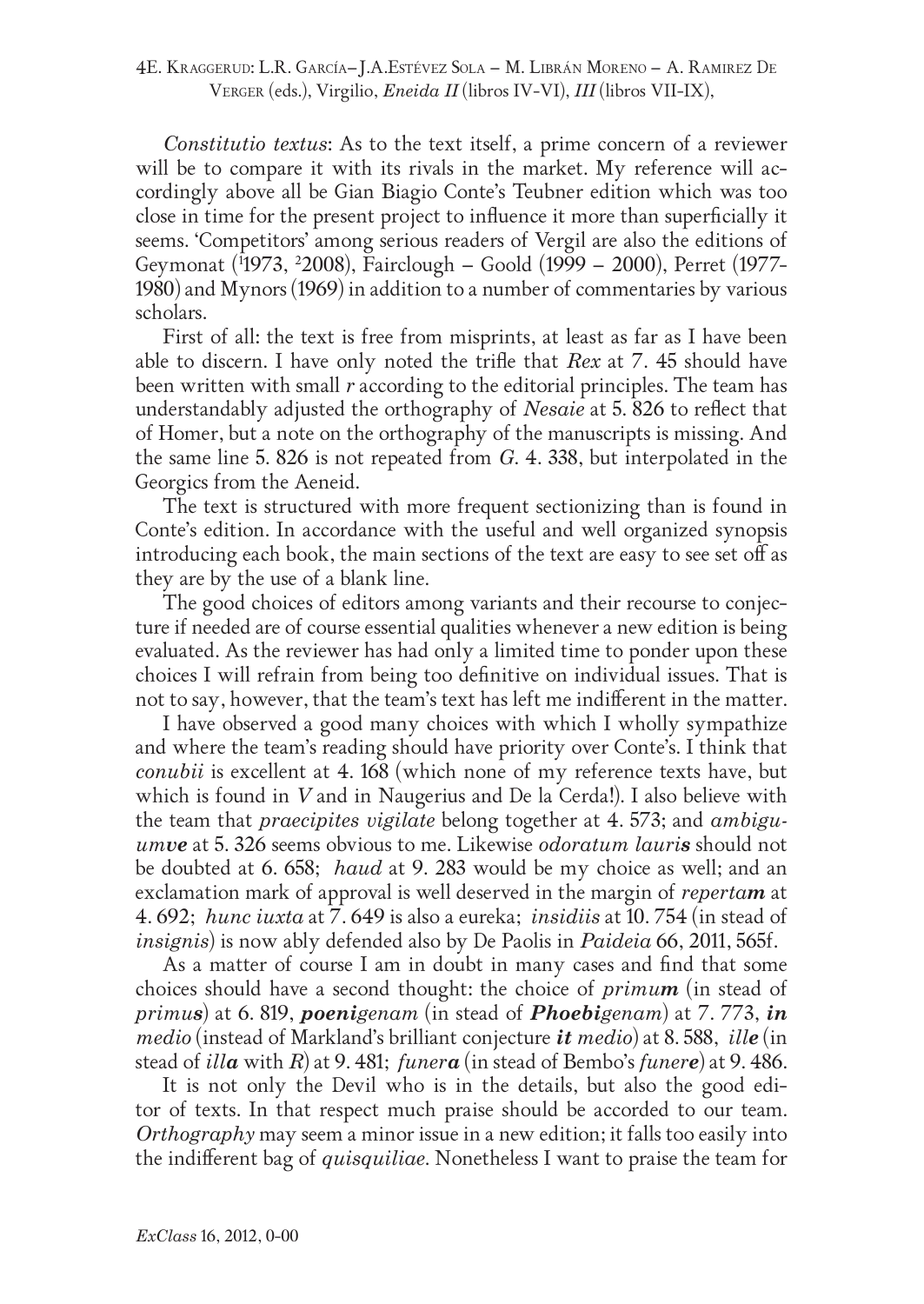not writing *moer*- in stead of *mur*- in the later books (10. 24 & 26; 11. 382). Some tricky cases remain on the agenda, however: the team prefers *vires* (acc. pl.) at 5. 680, but *viris* at 6. 114, and *vires* again at 6. 771. And why *tres* at 10. 350, but *tris* at line 351? I for one would not put too much faith in our manuscripts, however much one appreciates the information provided by Valerius Probus (cf. Gellius 13. 21). The team writes regularly *pennus* in stead of *pinnus* (Conte). I am not so sure. If Fedeli is right in finding an anagram at Hor. *Carm*. 4. 2. 3 (cf. *Q. Horatii Flacci Carmina liber IV* ed. P. Fedeli a I. Ciccarelli, Firenze 2008, p. 124) – which seems convincing – then Horace wrote *pinnus*, and probably Vergil as well.

*Punctuation* was rightly praised by Geymonat after the appearance of vol. I. No doubt such questions will be more prominent in future editions of Vergil. Punctuation, wisely used, is a means at our modern disposal to bring ancient *scriptura* closer to the viva voce situation that must always be a kind of virtual ideal to strive after. Perhaps it would have been a good thing to discuss principles and practise as part of the discussion of textual matters. Much considerate thought is displayed in that respect by our team, and I seldom disagree.

We find much good use of three dots (...) to signal a sort of *aposiopesis*: 4. 76; 603; 8. 403; 9. 51; 10. 67 (and some more). I disagree only concerning the famous line 6. 882 (*heu miserande puer! si qua fata aspera rumpas …*) where I sympathize with Conte's exclamation mark. The comma is mostly put to good use, e.g. in all cases where *heu* is involved (not at 6. 882 however) where we also usually find the exclamation mark and further at 6.705; 7. 156; 8. 141; 9. 17; 405, to mention only some random examples. In some cases, a comma is indispensable, like at 5. 317 (*simul ultima signant,* …). In other cases the team has wisely refrained from commas (see e.g. 4. 84; 4. 136) as it is mostly unnecessary to encapsulate an abl. abs. within commas. But in some cases, the comma would have eased our understanding, e.g. at 5. 262 (*loricam …/ donat habere viro decus et tutamen in armis*) or at 9. 91 (how is *ullo* to be understood?) whereas I would not have put it at 6. 122 after *Thesea* – a famous query.

I also believe that the use of parentheses will be more discussed in future editions. In some cases our team uses dashes or commas in stead of parenthesis to good effect: 6. 84-85; 7. 197-200; 11. 548-9, to mention only a few examples. In other cases a little more discernment would have been appropriate if one believes as I do that a parenthesis should primarily be used when some minor point is added. A good illustration can be found in the most famous passage in all Vergil: compare the use of parenthesis at 847f. *excudent alii spirantia mollius aera/ (credo equidem)* [indeed, parenthetical!] with its use at 851f. *tu regere imperio populos, Romane, memento/ (hae tibi erunt artes)* [which least of all is an aside remark by the poet!].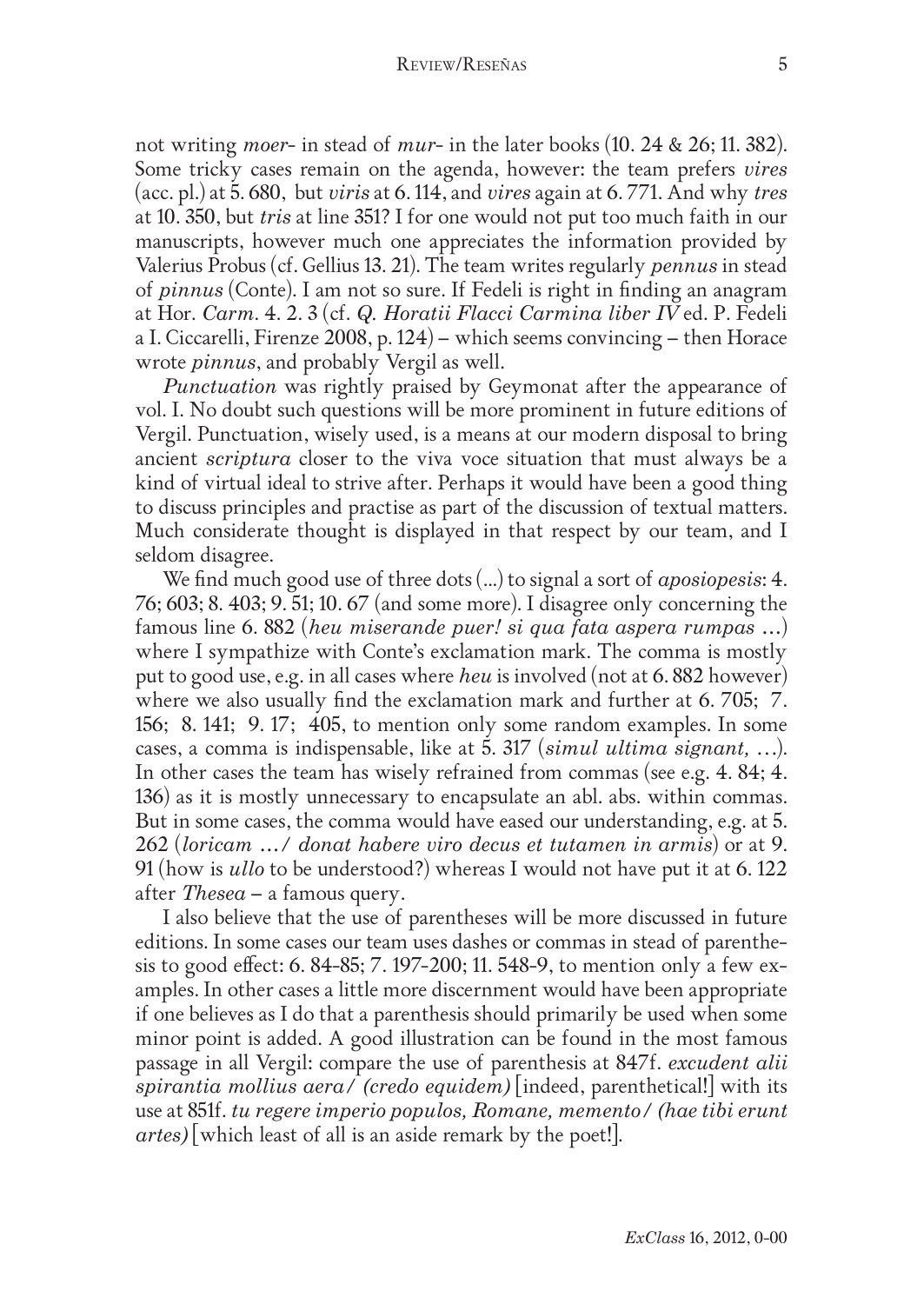*Colon*. Its use to-day is often rather arbitrary, if not pointless. When it is used to mark an asyndeton, especially an asyndeton causale, the colon is an excellent thing, e.g. 4. 23; 6. 850; 7. 300; 9. 291.

*Capital letters* are found more often in this edition than in Conte's. It is not difficult to agree with our team when they write e.g. *Penates* with capital P. Or when they print *Genitor* with a capital G when Jupiter is meant: 9. 630; 727, or when *Genitrix* means Magna Mater at 10. 234 and *Ignipotens* means Vulcanus at 8. 414, but there may be difficult border cases: At 10. 466 *Genitor* is Hercules' father, not our common heavenly Father. *Mavortis … Campus* at 12. 200 is a good example of a definite place name, but if we accept *Lugentes Campi* (6. 441) and *Fortunata Nemora* (6. 639) with capital letters, why *sedes beatae* with small letters? Or why *Maeandro* at 5. 251 when it does not signify the river?

The use of *italics* seems mostly to follow the principle that when a name serves as a predicative, then italics are used: 4. 172; 5. 116-122 (but italicized *Italus Mnestheus* at line 117 is awkward); 602; 718; 6. 234; 7. 63; 411 & 412; 777; 8. 322 & 324; 331; 338; 344 (but not 345!); 358; 422; 9. 388; 10. 166; 195; 209; 11. 105; 543; 12. 134; 824-27; 845. I do not find this practice quite convincing. It affects the visual impact of the written page in a slightly disconcerting way.

We find much good use of the *exclamation mark*, but what criteria should there be? To look only at the Sixth Book: 172; 188 & 189 and 465 are good cases with highly charged feelings involved, but the Sibyl's *acceleremus* at 6. 630 has no exclamation mark, whereas 7. 301 has one, and so on. One wonders what criteria decide its use.

Much remains to be done in this field in order to bring the written text somewhat closer to a recital situation. An interesting point in the Aeneid from that point of view is for example the team's text: *fremit "arma" iuventus* at 11. 453. No doubt the quotation marks brings an auditive side to our attention in a way which the ancients would have appreciated.

Some more critical remarks: I for one cannot share the quotation marks at 6. 573-74 dividing the passage between direct speech from the Sibyl and comments from the poet. I would give it all to the Sibyl. I am not always at the first glance sure about what the team means by its varying practice concerning some more or less indubitable interpolations in the text: 4. 273 (italics, no brackets); 5. 595 (italics, brackets); 778 (italics, brackets); 6. 242 (talics, brackets); 8. 46 (no italics, brackets); 12. 232 (italics, no brackets); 612- 613 (italics, brackets). Is there a uniform standard?

*Interpretatio*: The commentary – a substantial part of the new edition – would have deserved a review of its own. What I have done is to see how a recent Anglo-American commentary, that of James O'Hara (*Vergil, Aeneid Book 4*, Newburyport 2011), has dealt with the task in comparison with